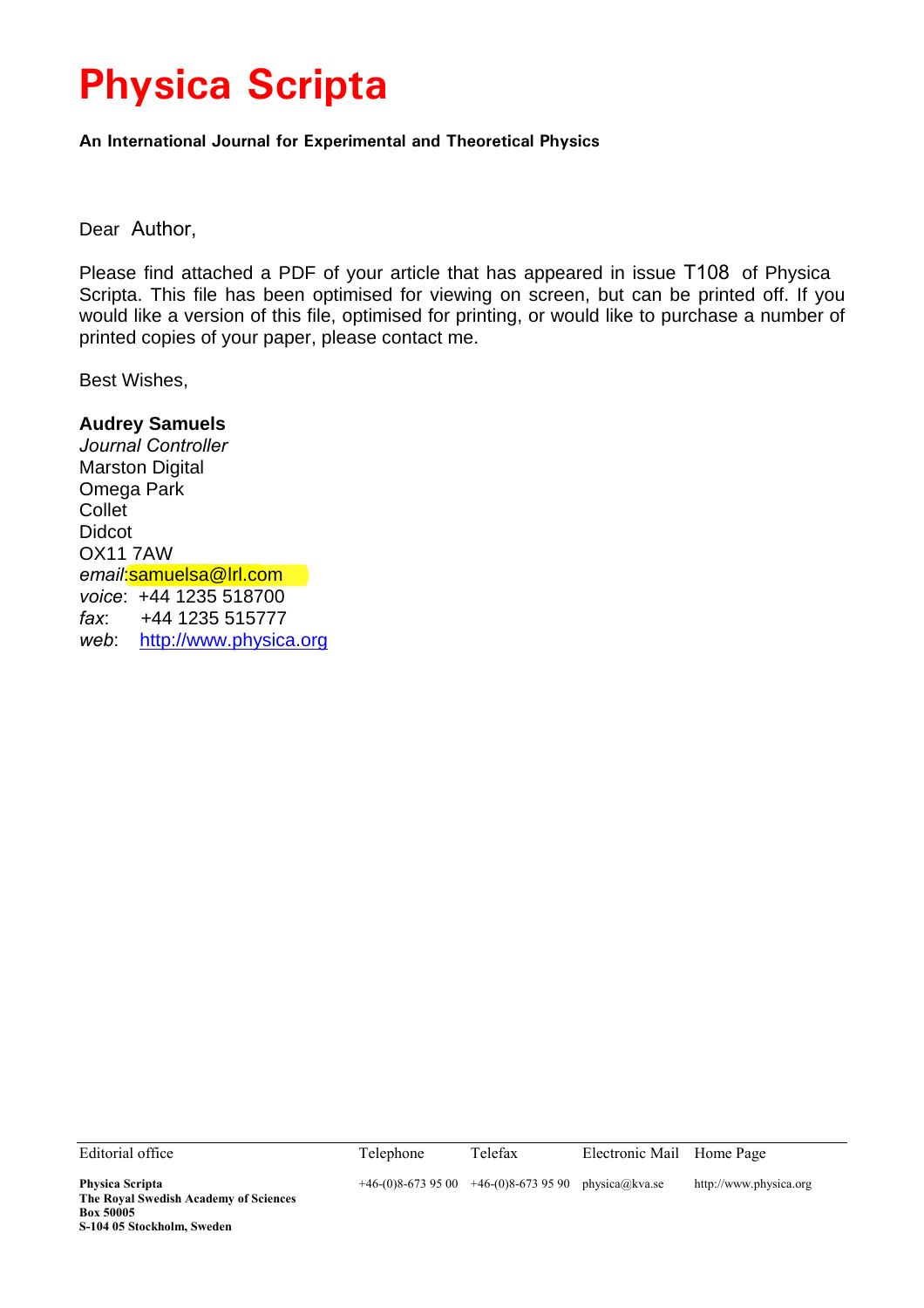## Modeling of the Diffusion of Hydrogen in Porous Graphite

Manoj Warrier<sup>1,\*</sup>, Ralf Schneider<sup>1</sup>, Emppu Salonen<sup>2,\*\*</sup> and Kai Nordlund<sup>2</sup>

<sup>1</sup> EURATOM Association, Max-Planck-Institut für Plasmaphysik, Teilinstitut Greifswald, Wendelsteinstrasse 1, D-17491 Greifswald, Germany <sup>2</sup> Accelerator Laboratory, P.O.Box 43, FIN-00014, University of Helsinki, Finland

Received June 26, 2003; accepted August 5, 2003

PACS Ref: 66.30.-h; 66.30.Ny

#### Abstract

The graphite used in fusion devices as first wall material is porous and consists of granules and voids  $[1,2]$ . The  $1-10 \mu m$  granules are further composed of graphitic micro-crystallites  $(5-10 \text{ nm})$ , which are separated by micro-voids. Understanding the hydrogen transport and trapping in such granules is an important aspect of understanding the effect of a realistic graphite structure on hydrogen recycling and hydrocarbon formation in graphite. We use Kinetic Monte Carlo (KMC) to study the diffusion of hydrogen in a typical granule of graphite. We use molecular dynamics (MD) to obtain the jump attempt frequency  $\omega_0$  and the migration energy  $E_m$  of interstitial graphite which are inputs to the KMC. A consistent parameterization of MD within KMC is presented. The diffusion shows a non-Arrhenius behavior which can be explained with two types of different jump processes within the graphite crystal. The porous granule structure is constructed using statistical distributions for the crystallite dimensions and for crystallite orientations at a given porosity. The hydrogen trapping at inter-crystallite micro-voids are modeled by assuming that a fraction of the hydrogen atom flux transiting through the micro-void is trapped. We present a parametric study of the diffusion and trapping of hydrogen within the granule for various trapping fractions at the inter-crystallite micro-voids.

#### 1. Introduction

Graphite is a widely used plasma facing material in fusion devices mainly due to its properties of having a low atomic number, good thermal conductivity, a high sublimation temperature, easy handling and machining, etc. However, it is highly chemically reactive and porous. This results in large chemically reacting internal surfaces which the hydrogen isotopes can diffuse into, recombine or form hydrocarbons and get trapped in the bulk of the graphite ([1–5] and references therein). Moreover, when making the transition to reactor relevant fusion machines with long pulse times, tritium co-deposition and recovery is so serious an issue that other plasma facing materials are considered instead of graphite or Carbon Fiber Composites (CFCs) [6,7]. There exist some very good semi-empirical models for chemical erosion [4,8] which are fitted to experimental results. However, there exists a factor of two scatter in general in the experimental results due to different material structures and different methods of measurement [8]. There is also uncertainty about the extrapolation of the chemical sputtering yield to high reactor relevant fluxes, and in accounting for higher hydrocarbon formation [9]. There is also great disparity in the diffusion data of hydrogen isotopes in graphite [10]. Understanding the effects of porosity, trapping inside granules or at internal surfaces,

as fusion reactor first wall materials. Several analytical phenomenological models have been proposed for hydrogen recycling from graphite. Möller and Scherzer [1] and Haasz et al. [2] have proposed detailed models for hydrogen recycling wherein they have included

the various chemical interactions that can occur within graphite, and the transport of hydrogen and the molecules formed is essential to interpret existing experimental results and to design new types of graphite which are better suited

the different channels of hydrogen diffusion in porous graphite by assigning different rates of transport for the diffusing hydrogen in different regions (trans granule diffusion and diffusion through the internal surfaces bounding the porous regions). However, these models do not include hydrocarbon formation. Mech et al. [4] and Küppers *et al.* [5] have included rates for hydrocarbon formation (mainly methane) for hydrogen interaction with graphite, but do not look at the hydrogen recycling nor at the porous structure of graphite. Hassanein et al. [11] and Federici and Wu [3] have looked at the problem of tritium diffusion in redeposited layers of ''candidate'' fusion reactor plasma facing materials. These redeposited layers too have a porous structure and different hydrogen diffusion channels just like graphite. In this paper we look at hydrogen diffusion in a granule of graphite (trans granular diffusion) as part of a bigger campaign to create simulation codes for studying hydrogen isotope diffusion in porous ''candidate'' plasma facing materials for fusion reactors.

An illustration of the porous structure of graphite is shown in Fig. 1. It consists of granules of size around a few microns piled on top of each other with gaps (voids) in between. The size of the voids are typically of the order of  $0.1 \mu$ . The granules themselves are made up of crystallites (regions of crystal graphite) which are of the order of a few nanometers wide. The crystallites are separated by microvoids which are a few Angströms wide  $[1,2]$ . Therefore, as we can see there is a large difference in length scales for hydrogen diffusion depending on the region of graphite it is in. We use molecular dynamics (MD) to simulate the diffusion of a hydrogen interstitial in a graphite crystal at different temperatures. By analyzing the trajectory of the interstitial hydrogen graphite, we can obtain information about its diffusion coefficient and also information about its transport that can be used in a Kinetic Monte Carlo (KMC) ansatz [12] to model the diffusion of much larger numbers of hydrogen atoms over a much larger space domain and also allows one to simulate processes with widely varying time scales.

In the next section we describe the MD and results for hydrogen interstitial diffusion in a graphite crystal and also

 $*$  To whom correspondence should be addressed: e-mail: Manoj.Warrier@ ipp.mpg.de.Permanent address: Institute for Plasma Research, BHAT, Grandhingar, Gujarat, India-382428.

<sup>\*\*</sup>Present Address: Laboratory of Physics, Helsinki University of Technology, P.O. Box 1100, FIN-02015 HUT, Finland.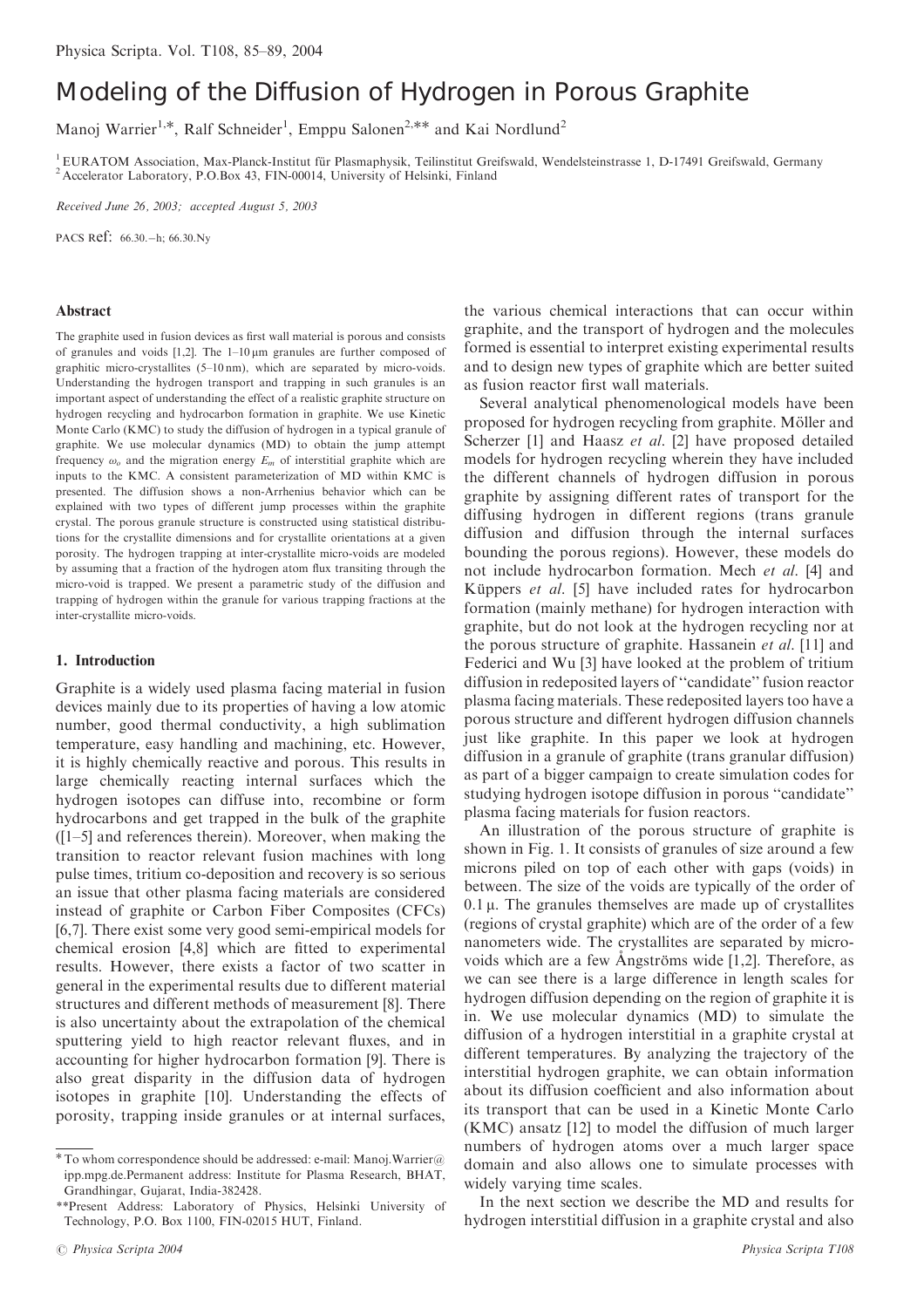

Fig. 1. The porous structure of graphite.

the analysis of hydrogen trajectories to provide inputs to the KMC. In the third section we describe an algorithm to create a porous structure which can either be granules and voids or crystallites and micro-voids. Then in the fourth section we describe the KMC runs and results for hydrogen diffusion in a granule of graphite. Finally we provide conclusions and plans for future work.

#### 2. Molecular dynamics study of hydrogen diffusion in graphite

We use the HCParcas code to study hydrogen diffusion in crystalline graphite. The code uses the Brenner potential [13] with the Nordlund long range interaction term [14] to simulate a graphite crystal. The simulations consist of a single hydrogen interstitial diffusing in a graphite crystal consisting of 960 atoms at different temperatures of graphite (150 K, 300 K, 450 K, 600 K, 750 K and 900 K). Periodic boundary conditions are applied along  $X$ ,  $Y$  and  $Z$ in all the simulations described below.

#### 2.1. Setting up the simulation

The graphite crystal samples are prepared by starting with 960 carbon atoms at the graphite crystal locations. These atoms are then maintained at their respective temperatures by means of a Berendsen thermostat [15]. It is checked that the lowest potential energy state is reached and also that the pressure oscillates around zero. The hydrogen interstitial (henceforth referred to as interstitial, unless otherwise specified) is created by randomly picking a position inside the graphite crystal and making sure that it is more than a given distance from any of the carbon atoms constituting the graphite lattice. It is given zero initial velocity. The simulation at each temperature is run for 100 pico seconds with a time step of the order of a femto second. It is assumed that the interstitial equilibrates with the graphite crystal in a couple of pico seconds. The interstitial vibrates (attempts to jump) in the potential well of the vibrating carbon atoms and makes a jump from one potential well to another depending on the depth of the well (migration energy barrier) and the graphite temperature. There occurs at least 200 (at 150 K) such jump events during the course of a 100 ps simulation. We therefore feel that a 100 ps simulation is sufficient to provide equilibration and statistics to analyze the interstitial diffusion in the graphite crystal. We output the interstitial trajectories at each time step for analysis of the interstitial diffusion.

#### 2.2. Results and analysis

We observe that the interstitial does not show any cross graphene layer diffusion at any of the graphite temperatures simulated. The position of the interstitial is output at every time step of the MD code and the trajectory is analyzed to create inputs for the KMC code. Specifically what is needed for KMC is the jump attempt frequency  $\omega_o$ , the migration energy  $E_m$ , and the jump distance  $L_i$ . It is assumed that the interstitial trajectory is diffusive and the diffusion is represented by

$$
\omega = \omega_o e^{-E_m/k_b T} \tag{1}
$$

where,  $\omega$  is the jump frequency, the frequency with which the interstitial jumps a distance  $L_j$  in a specified direction and  $k_B$  is the Boltzmann's constant.

It is essential to keep in mind that theMD time step is short enough so that the interstitial experiences only a fractional change in potential energy for numerical stability when solving for the force equation. Therefore, one can expect the direction of the interstitial to be randomized only after several MD time steps, or equivalently after only a certain length dr: For a random walk with equal probability of taking a step in any direction the expectation value of the mean square displacement is  $N \times dr^2$ , where N is the number of steps. For our fixed time (100 ps) interstitial trajectories, as  $dr$  is increased the number of jumps  $N$  (defined here as the number of times the interstitial displaces by a distance dr) decreases. Therefore, to determine at what value of dr the trajectory is randomized, we plot  $N \times dr^2$  as a function of dr. The value of dr for which  $N \times dr^2$  gets saturated is taken as  $L_i$ and the corresponding value of N is taken as  $\omega$ . This analysis is carried out for interstitial trajectories at different temperatures and Eq. (1) is used to fit the data to obtain  $\omega_0$ and  $E_m$ . We see mainly diffusion with a short step-size at all target temperatures, with a long step-size diffusion making its appearance at higher temperatures  $(>450 \text{ K})$ .

A plot of  $N \times dr^2$  vs. dr is shown in Fig. 2 for the hydrogen interstitial trajectories in a perfect graphite crystal from the MD code HCParcas at different graphite temperatures. We see that at lower temperatures  $(< 450 K)$ a saturation of  $N \times dr^2$  is seen at  $dr = 2.5 \text{ Å}$ . At higher temperatures, the saturation occurs at larger values of dr: Note that the saturation threshold is lower for the 750 K case as compared to the 600 K case. The 900 K case does not saturate at all. The different diffusion length steps are included as different jump processes when we do the Arrhenius fit for obtaining  $\omega_0$  and  $E_m$ . For the numerical fitting we assume a sum of two diffusive processes, one with a low jump attempt frequency  $\omega_o^l$  and low migration energy barrier  $E_m^l$  and the other with a high jump attempt frequency  $\omega_o^h$  and a high migration energy barrier  $E_m^h$ . In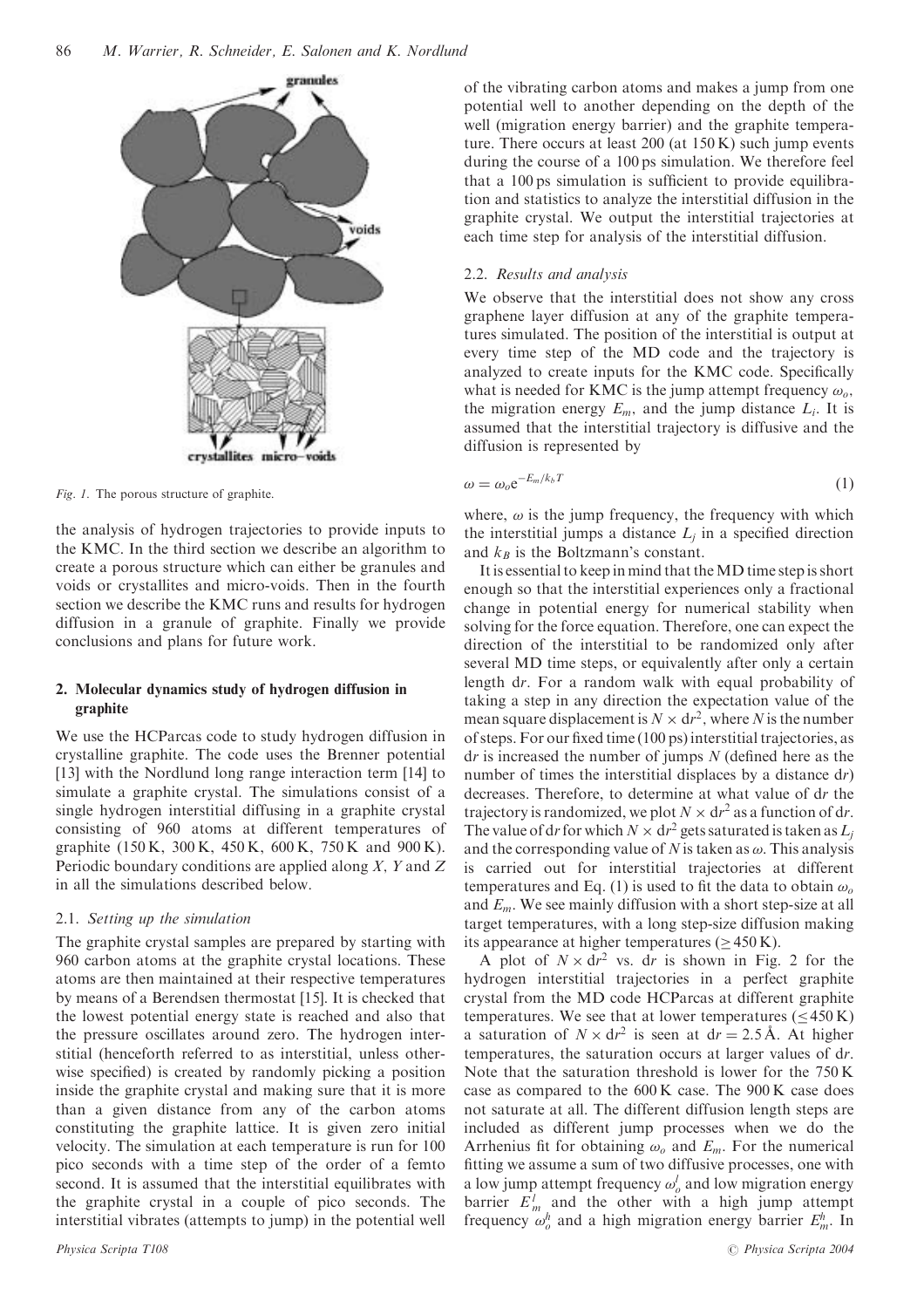



Fig. 2. Analysis of  $N \times dr^2$  for hydrogen interstitials.

the next paragraph we discuss the various diffusion pathways of interstitials in graphite.

The various possible jump paths of a interstitial hydrogen in a graphite crystal is illustrated in Fig. 3. The squares and circles represent carbon atoms lying on separate graphene layers which sandwich the interstitial. The interstitial occupies the large gap between the graphene layers and as mentioned above cannot squeeze through the graphene layer. The lowest energy state for the interstitial seems to lie below the center of the hexagons that constitute the graphene layer. The easiest pathway for diffusion is from below the center of one hexagon to above the center of the neighboring hexagon lying on the opposite graphene layer (denoted by HB in Fig. 3). Another possibility is the jump from below the center of one hexagon to the center of the neighboring hexagon on the graphene layer (denoted by HA in Fig. 3). Note that one HA jump is achieved with two consecutive HB jumps.



| нв         |  |  |
|------------|--|--|
| HА         |  |  |
| <b>HAB</b> |  |  |
| $HB + HAB$ |  |  |

Fig. 3. Various possibilities for interstitial jumps in a graphite crystal.



Fig. 4. Interstitial trajectory at (a)  $300 \text{ K}$ , (b)  $450 \text{ K}$ , (c)  $600 \text{ K}$  and (d) 750 K from MD.

Other possibilities for diffusion pathways which have longer step lengths are HAB and combinations of the  $HB + HAB$  types. From our simulations we find that  $HB$ and HA jumps are the main diffusion pathways at low temperatures (Fig. 4) below  $450 \text{ K}$  and that jumps of the type  $HAB$  and  $HB + HAB$  start contributing to the diffusion coefficient at temperatures above 450 K (Fig. 4). This can be easily understood when we look at the sum of two Arrhenius fits we use to fit the jump counts obtained from the MD simulations at different temperatures. We see (Fig. 5) that the values  $E_m^l = 0.0147 \text{ eV}, \omega_o^l = 6.84 \times$  $10^{12} \text{ s}^{-1}$ ,  $E_m^h = 0.269 \text{ eV}$  and  $\omega_o^h = 2.74 \times 10^{13} \text{ s}^{-1}$  match the MD results. What this means is that the interstitials usually have jumps of the type HA, or HB, or a combination of the two, because of the low migration energy associated with these jumps (comparable to or lesser than the temperature of the interstitials). At higher temperatures they also have a probability to make jumps of the HAB type where they can also squeeze between two carbon atoms oscillating on opposing graphene layers. We do not explain the increased jump count at 600 K with this model. However, based on the saturation threshold of  $N \times dr \times dr$  for 600 K, we speculate that it is the higher step-size at 600 K that causes it. Using a higher step-size in the KMC, reproduces the resulting larger diffusion coefficient at 600 K.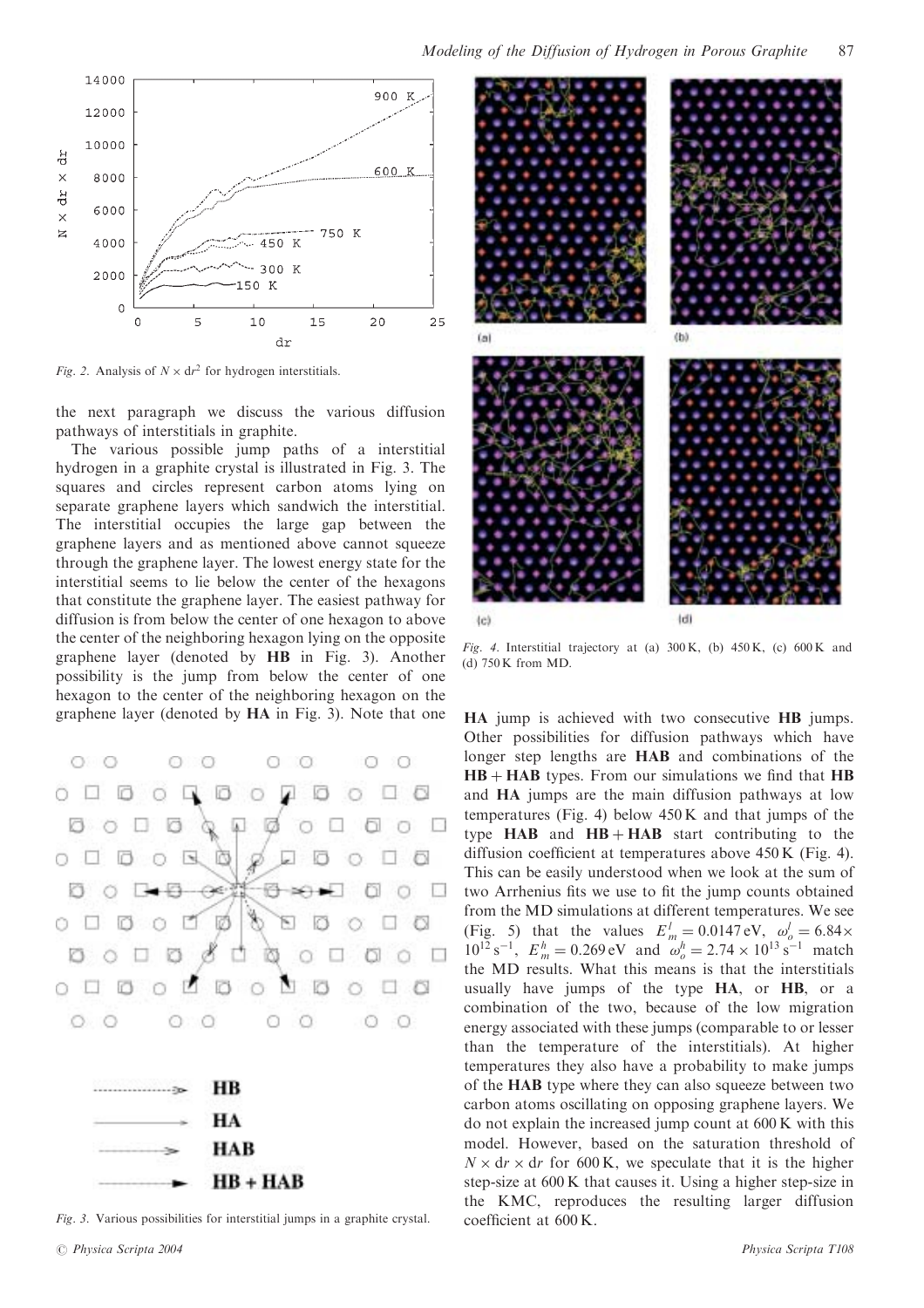

Fig. 5. Sum of two Arrhenius fits to the interstitial jump counts from MD.

#### 3. Creating a porous graphite structure

An algorithm ''inspired'' by F. Graziani's algorithm to create a mixture of two different elements in an alloy [16] is employed to create the porous graphite structure. It can be used to create either a graphite sample made of granules and voids or a granule of graphite made up of crystallites and micro-voids.

The void fraction, physical dimensions of the region being modeled, mean dimensions of the sub-structure (either granules or crystallites), size of a simulation cell (typically 0.1 times the size of the sub-structure) and the smoothness of the sub-structure are input. Uniformly distributed random numbers are used to pick up a random point P within the region being modeled. The substructure is constructed around  $P$ . This is done using a Poisson random number distribution with a mean corresponding to the sub-structure dimensions along  $X$ ,  $Y$  and  $Z$ , with a selection process to maintain the required smoothness of the substructure. After the construction of a substructure it is checked if the fraction of voids is greater than the specified void fraction. If yes, a new substructure is added as described above. If no, the structure is written out in a graphite structure file which is nothing but a 3-D grid with regions occupied by voids and sub-structures.

If the sub-structure are crystallites, then one would also assign orientations of the crystallites. This is done by specifying the Euler angles  $\phi$ ,  $\theta$  and  $\psi$  [17] of rotation for



Fig. 6. Diffusion coefficient of hydrogen interstitial in pure crystal graphite: Comparision of KMC with MD.

each crystallite with respect to a crystallite oriented along the Z direction. Care should be taken to make sure that neighboring crystallites do not have very different orientations. At present we do this by specifying  $\phi$ ,  $\theta$  and  $\psi$  as inputs and adding minor corrections which are again Poisson distributions with mean values  $d\phi$ ,  $d\theta$  and  $d\psi$ .

#### 4. KMC of hydrogen interstitial in porous graphite

A KMC code is being developed to study the diffusion of interstitials in graphite. It is written in a modular fashion to make addition of new species, new interactions, etc., easy. As an initial implementation, the above acquired  $\omega_0^l$ ,  $E_m^l$ ,  $\omega_0^h$  and  $E_m^h$  were used to study the diffusion of hydrogen in (a) pure, crystalline graphite and (b) graphite with crystallites and voids. The results from (a) for the diffusion coefficient of hydrogen interstitial in graphite are compared with the MD results. In case (b), a simple model for trapping and transport at the voids has been implemented and the variation in the diffusion coefficient with the void fraction and trapping probability is studied.

#### 4.1. Comparison of the diffusion coefficient with the MD results

We use the values obtained from the MD interstitial trajectory analysis,  $\omega_o^l = 6.84 \times 10^{12} \text{ s}^{-1}$ ,  $E_m^l = 0.0148 \text{ eV}$ ,  $\omega_0^h = 2.74 \times 10^{13} \,\text{s}^{-1}$  and  $E_m^h = 0.269 \,\text{eV}$  as inputs to the KMC code. In Fig. 6 we compare the values for diffusion coefficient for hydrogen interstitial in pure crystalline graphite from the KMC code with the results from MD in two cases, (1) with constant step lengths  $(3.5 \text{ Å})$  for the smaller step and  $12 \text{ Å}$  for the larger step size gives best results) and (2) with the step sizes varying so as to be in the diffusive regime always as dictated by Fig. 2. We see generally a good agreement between between the MD and KMC in both cases, except for a mismatch of less than a factor of 2 for the  $600 \text{ K}$  in case (1). This mismatch disappears in the varying step size case.

#### 4.2. Effect of trapping probability and void fraction on the diffusion coefficient

We keep the above inputs to the KMC fixed and use a varying step size (best fit as obtained in the previous section) and study the effect of different trapping probabilities and void fractions on the diffusion coefficient of the hydrogen interstitial in porous graphite. We use a very simple void model for our present study. When an interstitial reaches a void it can get trapped with a specified trapping probability. This trapping probability should depend upon how saturated the void is, but we treat it as an input at present and study the effect of varying this parameter on the diffusion coefficient. The interstitials that do not get trapped continue on their way (they just take a long step) till they reach a nonvoid region. We also do not include detrapping of the trapped interstitials in the present model. This is a valid assumption since the reported trap energies (4.3 eV [10]) are much higher than  $E_m^h$  and  $E_m^l$  and the detrapping attempt frequency is expected to be of the order of phonon frequencies  $\approx 1 \times 10^{13} \text{ s}^{-1}$ , which is of the same order as  $\omega_0^h$  and  $\omega_0^l$ . We study the diffusion coefficient of the interstitial with the void fraction as the varying parameter at different graphite temperatures. However, we would like